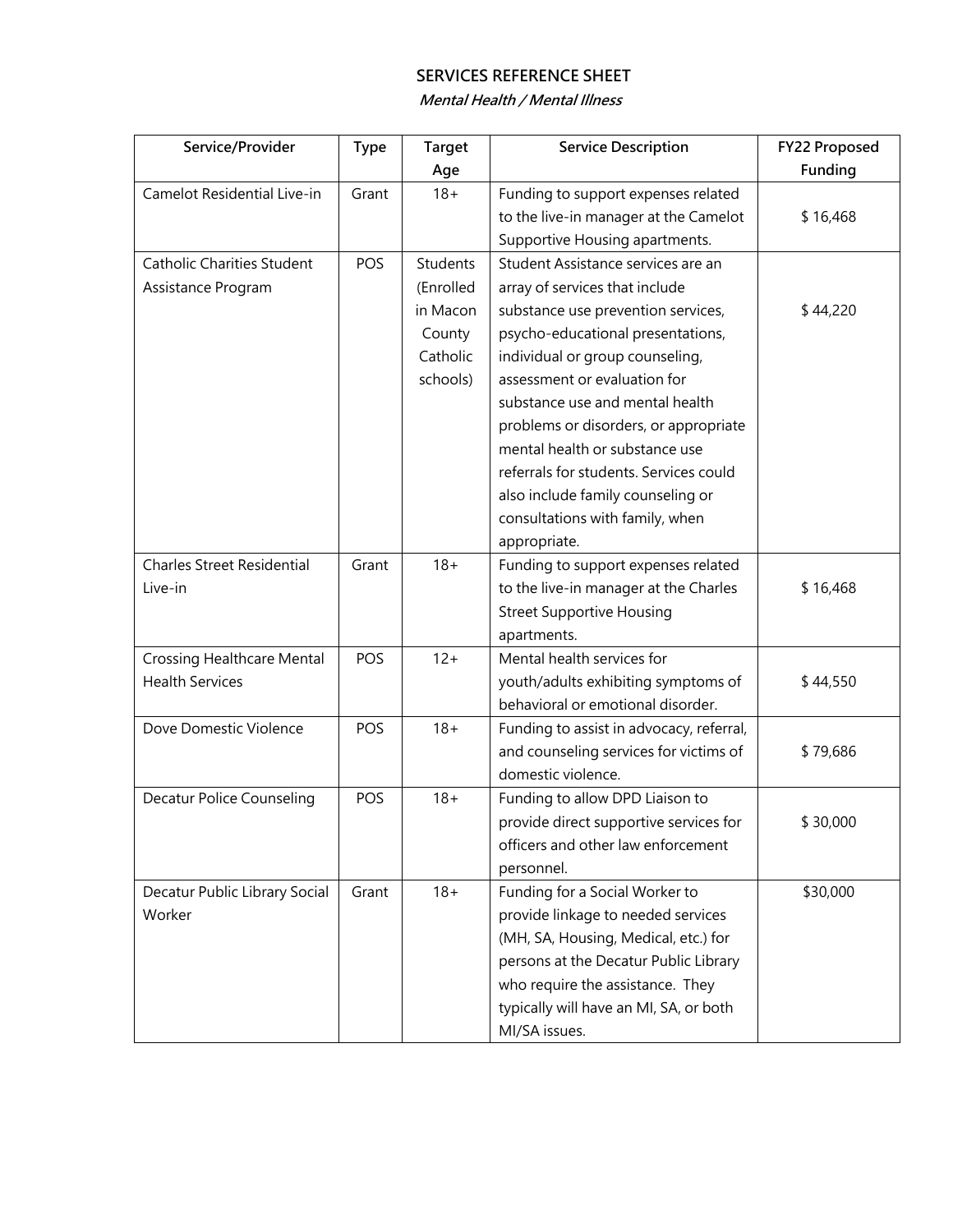**Mental Health / Mental Illness** 

| Service/Provider                  | <b>Type</b> | <b>Target</b> | <b>Service Description</b>               | FY22 Proposed |
|-----------------------------------|-------------|---------------|------------------------------------------|---------------|
|                                   |             | Age           |                                          | Funding       |
| <b>HBHC Mental Health</b>         | POS         | $18 +$        | Mental Health Individualized Assistance  |               |
| <b>Individualized Assistance</b>  |             |               | seeks to provide necessary mental        | \$50,871      |
|                                   |             |               | health services, specifically assessment |               |
|                                   |             |               | and community-based mental health        |               |
|                                   |             |               | services, to individuals with serious    |               |
|                                   |             |               | mental illness. In addition, it has      |               |
|                                   |             |               | provided access to services for          |               |
|                                   |             |               | individuals with severe and persistent   |               |
|                                   |             |               | mental illness who require community-    |               |
|                                   |             |               | based services that are not funded by    |               |
|                                   |             |               | Medicare or private insurance.           |               |
| Hidden Victims                    | POS         | All ages      | Provides counseling and palliative       |               |
|                                   |             |               | services to individuals, couples, and    | \$6,287       |
|                                   |             |               | families who have experienced severe     |               |
|                                   |             |               | injury or death of a family member or    |               |
|                                   |             |               | loved one who was the victim of a        |               |
|                                   |             |               | violent crime in Macon County.           |               |
|                                   |             |               |                                          |               |
| Macon County Court                | POS         | Under 18      | Funding for appropriate evaluation of    |               |
| Services Sex Offender             |             |               | identified juvenile sexual offenders.    | \$16,500      |
| Evaluations                       |             |               |                                          |               |
| MCMHB Mental Health               | Grant       | $18 +$        | Funding for staff person responsible for |               |
| <b>Court Services Coordinator</b> |             |               | coordinating the overall Mental Health   |               |
|                                   |             |               | Court process. Interacts with potential  | \$43,890      |
|                                   |             |               | and current participants. Coordinates    |               |
|                                   |             |               | services with other agencies.            |               |
| Mental Health Court:              | Grant       | 18+           | Funding to cover expenses related to     |               |
| Heritage Behavioral Health        |             |               | Mental Health Court services provided    | \$37,249      |
| Services                          |             |               | to participants by HBHC.                 |               |
| Mental Health Court: Public       | Grant       | $18 +$        | Funding to cover expenses relating to    |               |
| Defender                          |             |               | Mental Health Court services provided    | \$17,600      |
|                                   |             |               | to participants by an Assistant Public   |               |
|                                   |             |               | Defender.                                |               |
| Mental Health Court:              | Grant       | $18 +$        | Funding to cover expenses related to     |               |
| State's Attorney                  |             |               | Mental Health Court services provided    | \$18,810      |
|                                   |             |               | to participants by a State's Attorney.   |               |
|                                   |             |               |                                          |               |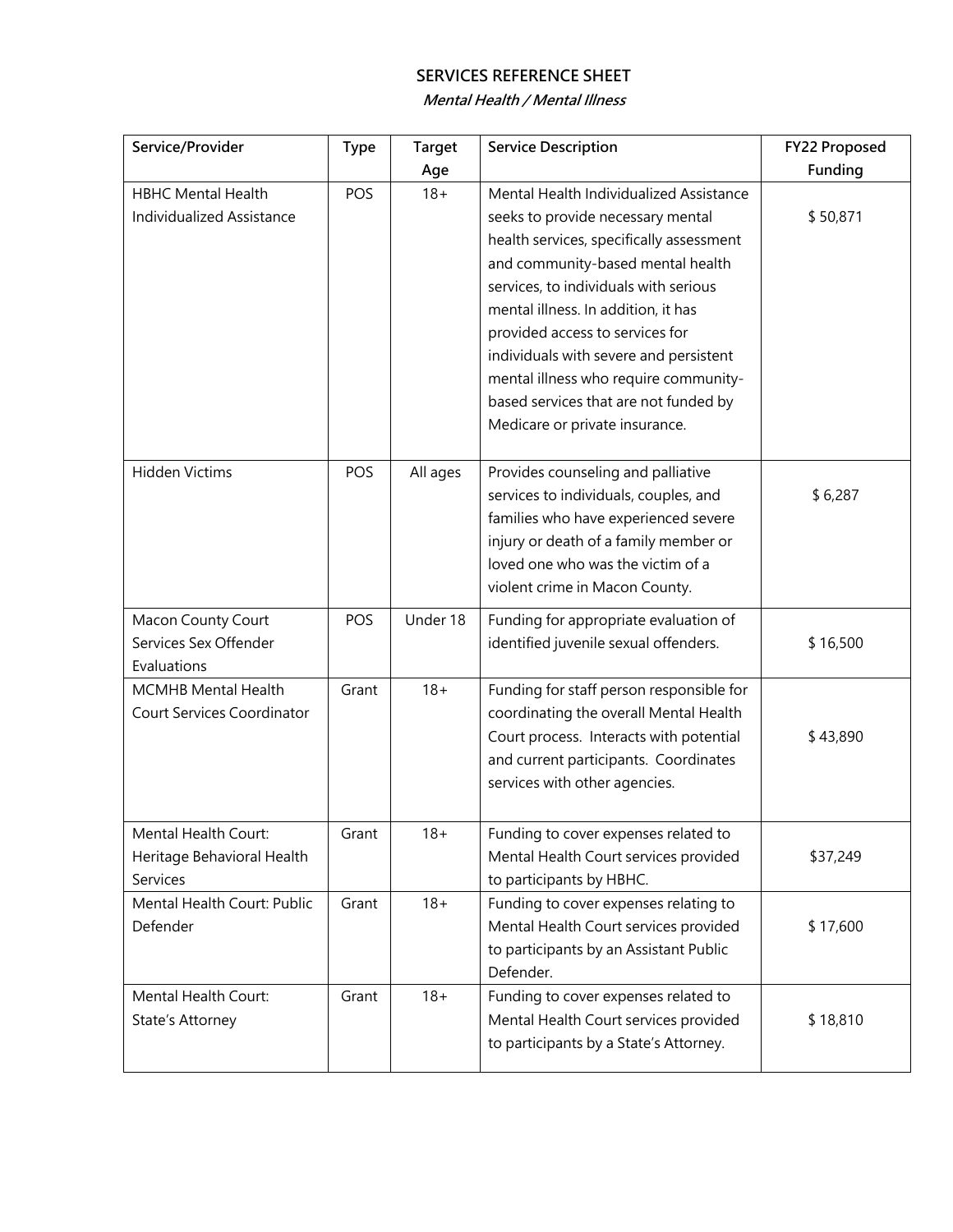#### **Mental Health / Mental Illness**

| Service/Provider              | <b>Type</b> | <b>Target</b> | <b>Service Description</b>                   | FY22 Proposed |
|-------------------------------|-------------|---------------|----------------------------------------------|---------------|
|                               |             | Age           |                                              | Funding       |
| MRI Psycho-Social Work        | POS         | $18 +$        | Developing work-related skills and           |               |
|                               |             |               | capabilities for adults with chronic         | \$106,747     |
|                               |             |               | mental illness. An initial assessment of     |               |
|                               |             |               | work readiness, participation in hands-on    |               |
|                               |             |               | job training and paid work opportunities,    |               |
|                               |             |               | individual counseling (non-clinical) as      |               |
|                               |             |               | needed, assistance accessing                 |               |
|                               |             |               | entitlements and community resources,        |               |
|                               |             |               | classes covering identified deficit areas,   |               |
|                               |             |               | prevocational topics, vocational topics,     |               |
|                               |             |               | and work skills development.                 |               |
| Rental Assistance             | Grant       | $18 +$        | Funding to assist Woodford residents in      |               |
|                               |             |               | the interim period while waiting for         | \$7,500       |
|                               |             |               | Section 8 approval. Funding may also be      |               |
|                               |             |               | used to assist in the purchase of start-up   |               |
|                               |             |               | supplies.                                    |               |
| <b>Webster Cantrell Youth</b> | Grant       | $10 - 17$     | This program provides 24-hour crisis         |               |
| Advocacy - CCBYS Match        |             |               | intervention services that are available to  | \$36,768      |
|                               |             |               | youth and their families. CCBYS provides     |               |
|                               |             |               | community-based interventions,               |               |
|                               |             |               | counseling (crisis, family, and individual), |               |
|                               |             |               | case management, weekly teen group,          |               |
|                               |             |               | and care coordination.                       |               |
| <b>Webster Cantrell Youth</b> | POS         | $0 - 17$      | This program provides intensive in-home      |               |
| Advocacy - Family Advocate    |             |               | services for abused and neglected            | \$23,348      |
|                               |             |               | children and their families.                 |               |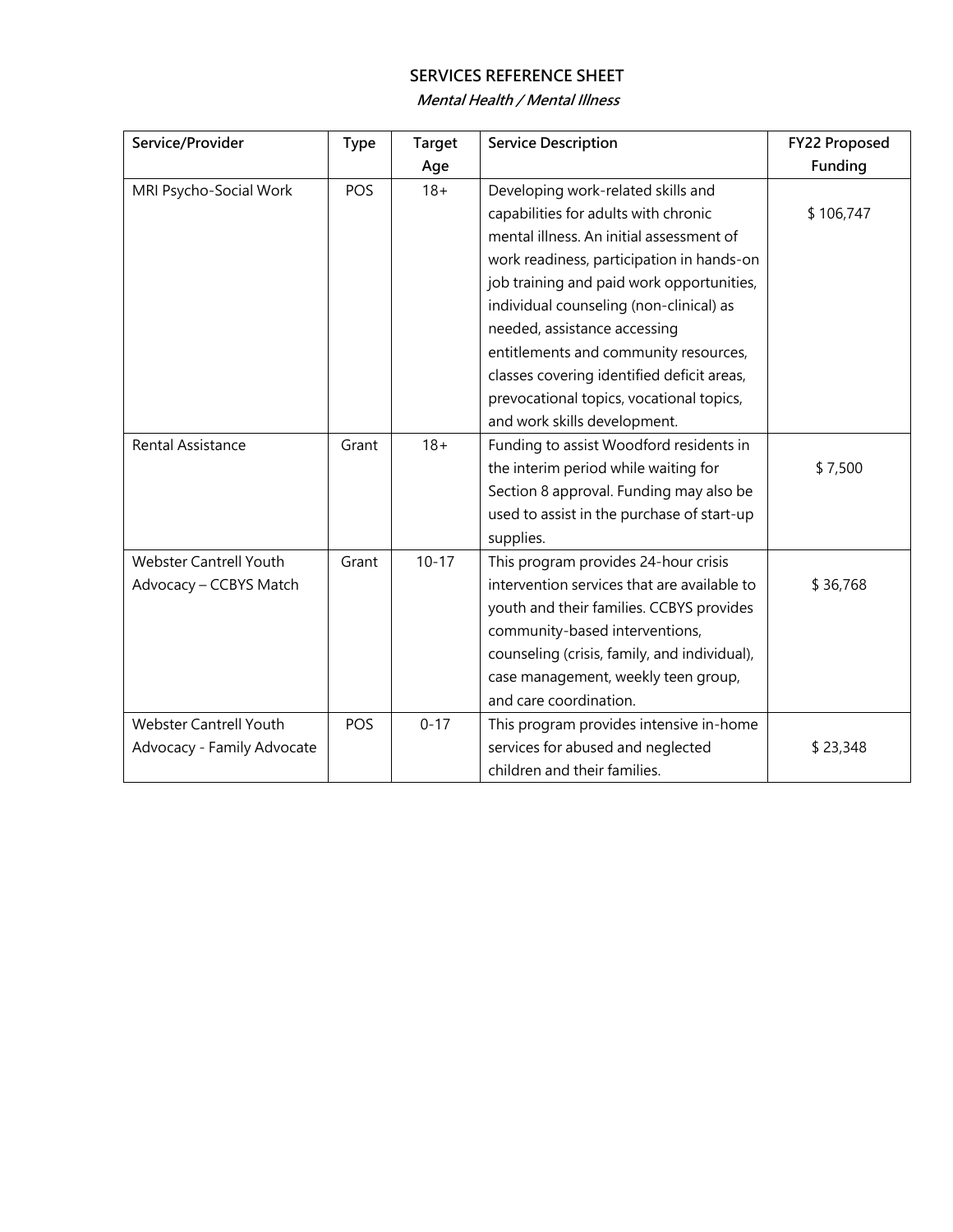## **Developmental Disabilities**

| Service/Provider     | <b>Type</b> | <b>Target</b> | <b>Service Description</b>                | <b>FY22 Recommended</b> |
|----------------------|-------------|---------------|-------------------------------------------|-------------------------|
|                      |             | Age           |                                           | Funding                 |
| <b>MCMHB</b> Early   | POS         | $4 - 5$       | Funding for an array of services for      |                         |
| Intervention 4-5     |             |               | children who have aged out of the         | \$4,950                 |
|                      |             |               | State's birth to three program with       |                         |
|                      |             |               | developmental delay.                      |                         |
| Macon Resources-     | Grant       | $1 - 14$      | Provides respite for families of children |                         |
| Parent's Night Out   |             |               | with developmental disabilities.          | \$30,885                |
| Macon Resources-     | POS         | $18 - 22$     | Provides after school/developmental       |                         |
| Center-based Respite |             |               | training to facilitate transition from    | \$64,907                |
| Care                 |             |               | school to home and includes group         |                         |
|                      |             |               | and individual activities.                |                         |
| Macon Resources -    | Grant       | $2 - 22$      | Funding to support three services:        |                         |
| Summer Services for  |             |               | Camp Earth, Social Skills Camp, and       |                         |
| Youth with           |             |               | ABA. ABA: 2 to 8 years of age; 90-        | \$216,421               |
| Developmental        |             |               | minute individual sessions. Autism        |                         |
| <b>Disabilities</b>  |             |               | Social Skills Camps: 10 to 18 years of    |                         |
|                      |             |               | age; involve small group and individual   |                         |
|                      |             |               | socialization activities/training. Camp   |                         |
|                      |             |               | Earth: 16 to 22 years of age; involves    |                         |
|                      |             |               | designing and landscaping,                |                         |
|                      |             |               | socialization activities, crafts, and     |                         |
|                      |             |               | games.                                    |                         |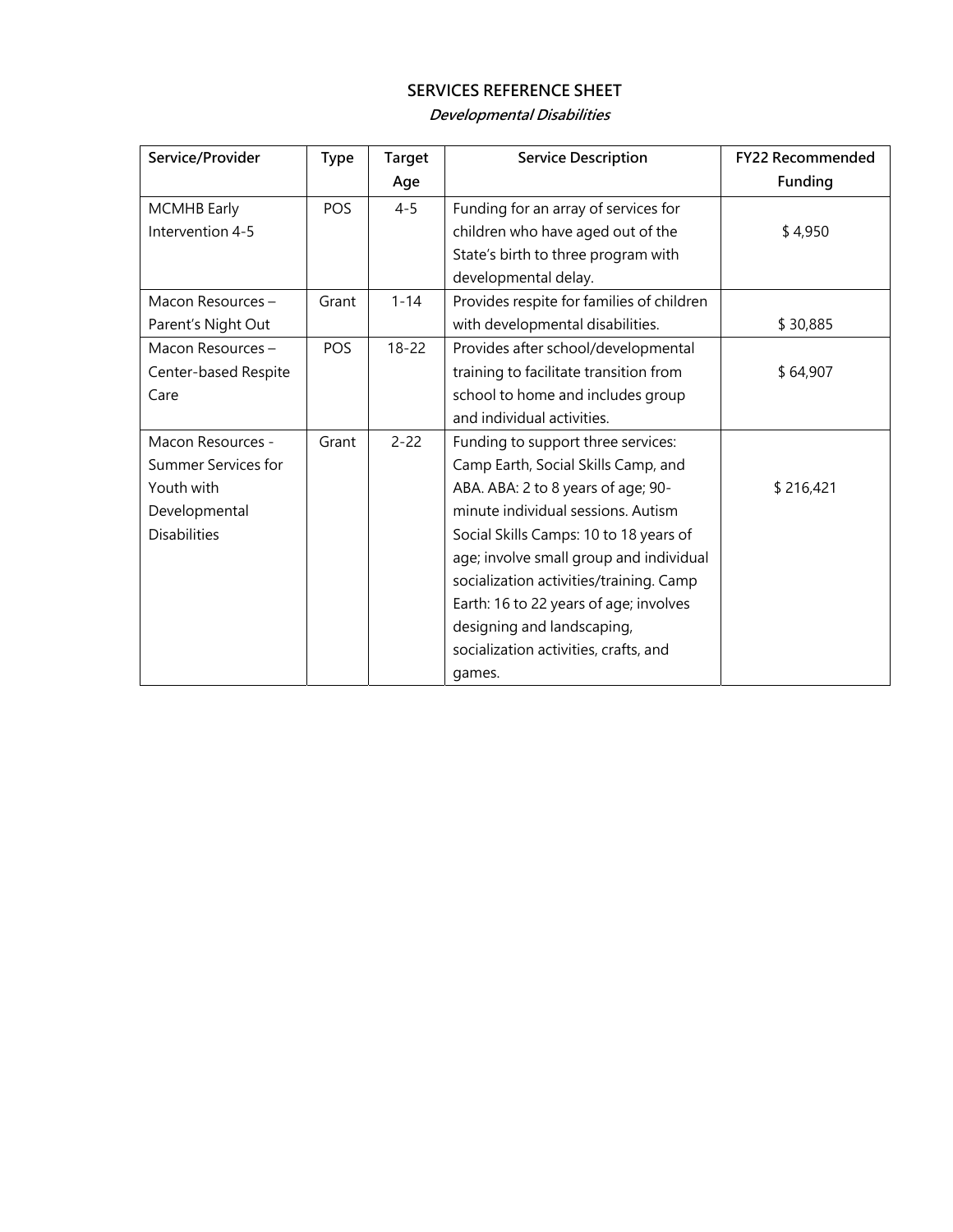**Substance Abuse** 

| Service/Provider            | <b>Type</b> | <b>Target</b> | <b>Service Description</b>                | FY22 Proposed |
|-----------------------------|-------------|---------------|-------------------------------------------|---------------|
|                             |             | Age           |                                           | Funding       |
| Boys & Girls Club           | POS         | $7 - 18$      | Six cycles of five sessions will be       |               |
| <b>Smart Moves</b>          |             |               | implemented for the Smart Moves           | \$29,203      |
|                             |             |               | program serving 65 youth. These youth     |               |
|                             |             |               | will learn about proper hygiene, proper   |               |
|                             |             |               | food, and how to make better              |               |
|                             |             |               | decisions in the community while          |               |
|                             |             |               | building self-confidence.                 |               |
| <b>HBHC</b> Deferred        | POS         | $18 +$        | Funding for psychoeducational classes     |               |
| Prosecution                 |             |               | for certain offenders of drug or drug-    | \$14,850      |
|                             |             |               | related crimes.                           |               |
| <b>HBHC Substance Abuse</b> | POS         | $18 +$        | Links Macon County residents to           |               |
| Services                    |             |               | medically necessary treatment. The        | \$34,650      |
|                             |             |               | Drug Court has specific outcomes that     |               |
|                             |             |               | include: decreasing reoccurring arrests;  |               |
|                             |             |               | decreasing days in jail; increasing       |               |
|                             |             |               | access to mental health services;         |               |
|                             |             |               | coordinating mental health services;      |               |
|                             |             |               | and enhancing public safety.              |               |
| <b>HBHC SA Treatment</b>    | POS         | $18 +$        | Contingency management used to            |               |
| Incentives                  |             |               | motivate individuals in SA programs to    | \$15,000      |
|                             |             |               | engage and remain in treatment.           |               |
| State's Attorney's Office   | Grant       | $18 +$        | Case management to coordinate             |               |
| Deferred Prosecution        |             |               | services between SAO and HBHC and         |               |
|                             |             |               | provide follow-up for first-time          | \$24,358      |
|                             |             |               | offenders of various drug and drug-       |               |
|                             |             |               | related felony and misdemeanor            |               |
|                             |             |               | charges and approved for the program      |               |
|                             |             |               | by the Macon County State's               |               |
|                             |             |               | Attorney's Office.                        |               |
| Tyler Yount Foundation      | Grant       | All ages      | Purchase Narcan, train any at-risk        |               |
|                             |             |               | persons, families, or first responders in | \$4,950       |
|                             |             |               | the use of Narcan, and distribute the     |               |
|                             |             |               | Narcan at no cost to those in need        |               |
|                             |             |               | throughout our area so that it is         |               |
|                             |             |               | available in the event of an opiate       |               |
|                             |             |               | overdose. Made available to               |               |
|                             |             |               | responders and those working with at-     |               |
|                             |             |               | risk individuals.                         |               |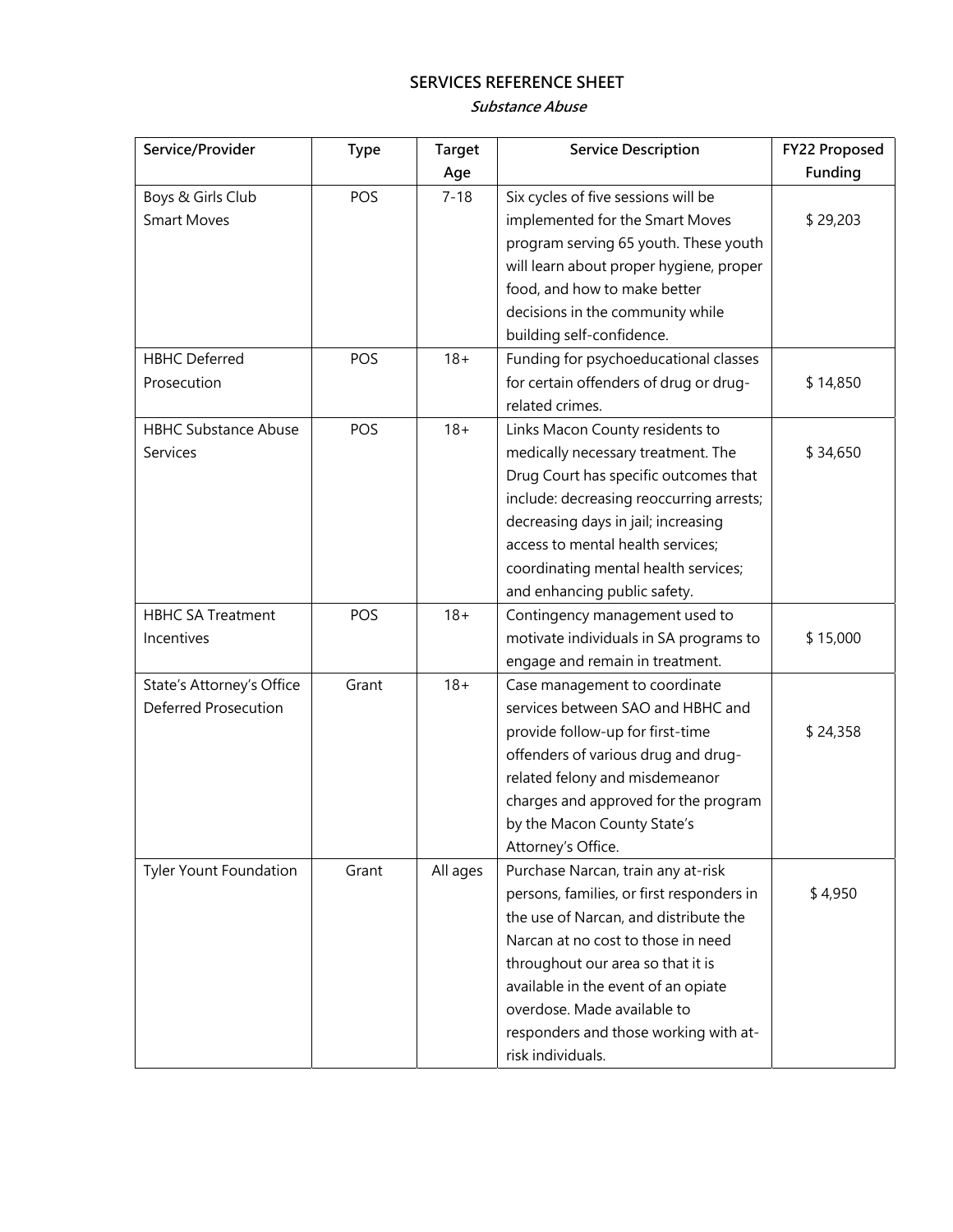**Combined Disabilities** 

| Service/Provider          | <b>Type</b> | <b>Target Age</b> | <b>Service Description</b>                  | FY22 Proposed |
|---------------------------|-------------|-------------------|---------------------------------------------|---------------|
|                           |             |                   |                                             | Funding       |
| Boys & Girls Club         | Grant       | $7 - 18$          | The Case Modified Management program        |               |
| <b>Modified Case</b>      |             |                   | will consist of members being monitored     | \$41,122      |
| Management                |             |                   | at school, at home, and at the Club to      |               |
|                           |             |                   | better address any social or emotional      |               |
|                           |             |                   | issues. Members will meet monthly as a      |               |
|                           |             |                   | group for fun incentive field trips.        |               |
| Camelot Apts.             | Grant       | $18 +$            | Funding to assist with expenses related to  |               |
|                           |             |                   | the operation of this apartment building    | \$23,560      |
|                           |             |                   | for persons with a mental, developmental,   |               |
|                           |             |                   | physical, and/or substance use disorder.    |               |
| <b>Catholic Charities</b> | POS         | MI: 60+ and       | The purpose of this service is to provide   |               |
| Elderly Guardianship      |             | DD: 50+           | "guardianship of person" for indigent       | \$80,000      |
|                           |             |                   | elderly individuals with a mental disorder  |               |
|                           |             |                   | and elderly with developmental disability.  |               |
|                           |             |                   | This service includes collateral contacts,  |               |
|                           |             |                   | transportation, correspondence review,      |               |
|                           |             |                   | and court attendance.                       |               |
| <b>Catholic Charities</b> | Grant       | $55+$             | The primary purpose of Faith in Action is   |               |
| Faith in Action           |             |                   | to fill the gaps for services that are not  | \$24,368      |
|                           |             |                   | currently being offered or are              |               |
|                           |             |                   | unattainable because of stringent           |               |
|                           |             |                   | guidelines or affordability. Volunteers     |               |
|                           |             |                   | assist individuals and their families who   |               |
|                           |             |                   | are struggling with chronic health          |               |
|                           |             |                   | conditions to maintain their                |               |
|                           |             |                   | independence, dignity, and quality of life. |               |
| <b>Catholic Charities</b> | POS         | $MI: 60+;$        | Eldercare Options offers guidance,          |               |
| Guardian Referral and     |             | DD: 50+;          | education, and assistance to individuals    | \$25,527      |
| Services                  |             | Alternative       | who are seeking information about adult     |               |
|                           |             | cases: $18+$      | guardianship. This service also provides    |               |
|                           |             |                   | information on how to assess, counsel,      |               |
|                           |             |                   | and determine the need for guardianship     |               |
|                           |             |                   | for elderly and/or disabled adults.         |               |
| Charles Street Apts.      | Grant       | $18 +$            | Funding to assist with expenses related to  |               |
|                           |             |                   | the operation of this apartment building    | \$23,560      |
|                           |             |                   | for persons with a mental, developmental,   |               |
|                           |             |                   | physical, and/or substance disorder.        |               |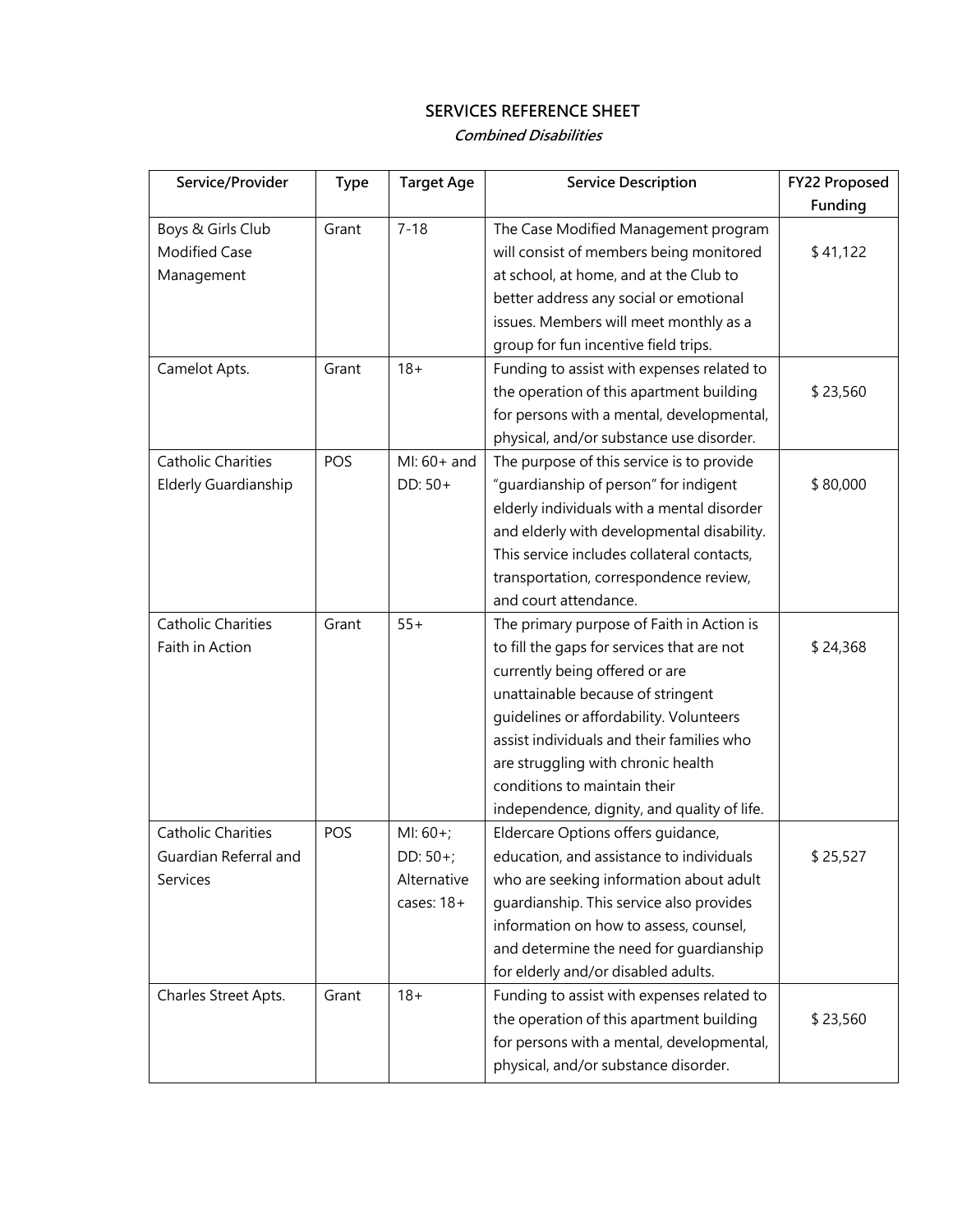#### **Combined Disabilities**

| Service/Provider         | <b>Type</b> | <b>Target</b> | <b>Service Description</b>                  | FY22 Proposed |
|--------------------------|-------------|---------------|---------------------------------------------|---------------|
|                          |             | Age           |                                             | Funding       |
| Disaster                 | Grant       | All ages      | Funding for MH support in the event of a    |               |
|                          |             |               | disaster and Critical Incident Stress       | \$41,807      |
|                          |             |               | Management for emergency service            |               |
|                          |             |               | workers.                                    |               |
| Early Behavioral         | Grant       | Pre-K         | Joint pilot program with MCMHB, United      |               |
| Interventionist Pilot    |             |               | Way, Heritage Behavioral Health, the        | \$33,000      |
| Program                  |             |               | Community Foundation of Decatur, and        |               |
|                          |             |               | Macon County that subsidizes a clinician    |               |
|                          |             |               | to respond to requests for observation/     |               |
|                          |             |               | evaluation of children in various pre-      |               |
|                          |             |               | school locations throughout the Macon       |               |
|                          |             |               | County area who are displaying              |               |
|                          |             |               | challenging behavioral issues.              |               |
| <b>HBHC Crisis</b>       | POS         | $18 - 65$     | Provides a safe and therapeutic             |               |
| Residential              |             |               | environment for individuals experiencing    | \$101,608     |
|                          |             |               | a mental health crisis. In addition, the    |               |
|                          |             |               | Crisis Unit is an alternative to inpatient  |               |
|                          |             |               | psychiatric hospitalization in a less       |               |
|                          |             |               | restrictive setting.                        |               |
| <b>HBHC</b> Intensive    | POS         | $18 +$        | Provides local match funding for the        | \$72,765      |
| <b>Support Services</b>  |             |               | Intensive Support Services Program that     |               |
|                          |             |               | provides linkage to needed resources,       |               |
|                          |             |               | e.g. housing, as well as case               |               |
|                          |             |               | management, community support, and          |               |
|                          |             |               | other treatment services to persons who     |               |
|                          |             |               | are homeless or are at significant risk of  |               |
|                          |             |               | homelessness. While not an eligibility      |               |
|                          |             |               | criterion, most of the persons served       |               |
|                          |             |               | have MH, SA, or both MI/SA issues.          |               |
| <b>HBHC Oasis Center</b> | POS         | $18 - 64$     | The Oasis Day Center provides a safe        |               |
|                          |             |               | alternative to the streets, protection from | \$49,500      |
|                          |             |               | the elements, and one-on-one                |               |
|                          |             |               | assistance for homeless adults and those    |               |
|                          |             |               | at risk of becoming homeless who lack       |               |
|                          |             |               | basic support for success. Oasis provides   |               |
|                          |             |               | individuals with basic services such as     |               |
|                          |             |               | access to laundry, shower, mail delivery,   |               |
|                          |             |               | storage of personal belongings, internet    |               |
|                          |             |               | access, assistance with obtaining vital     |               |
|                          |             |               | documents, and telephone services.          |               |